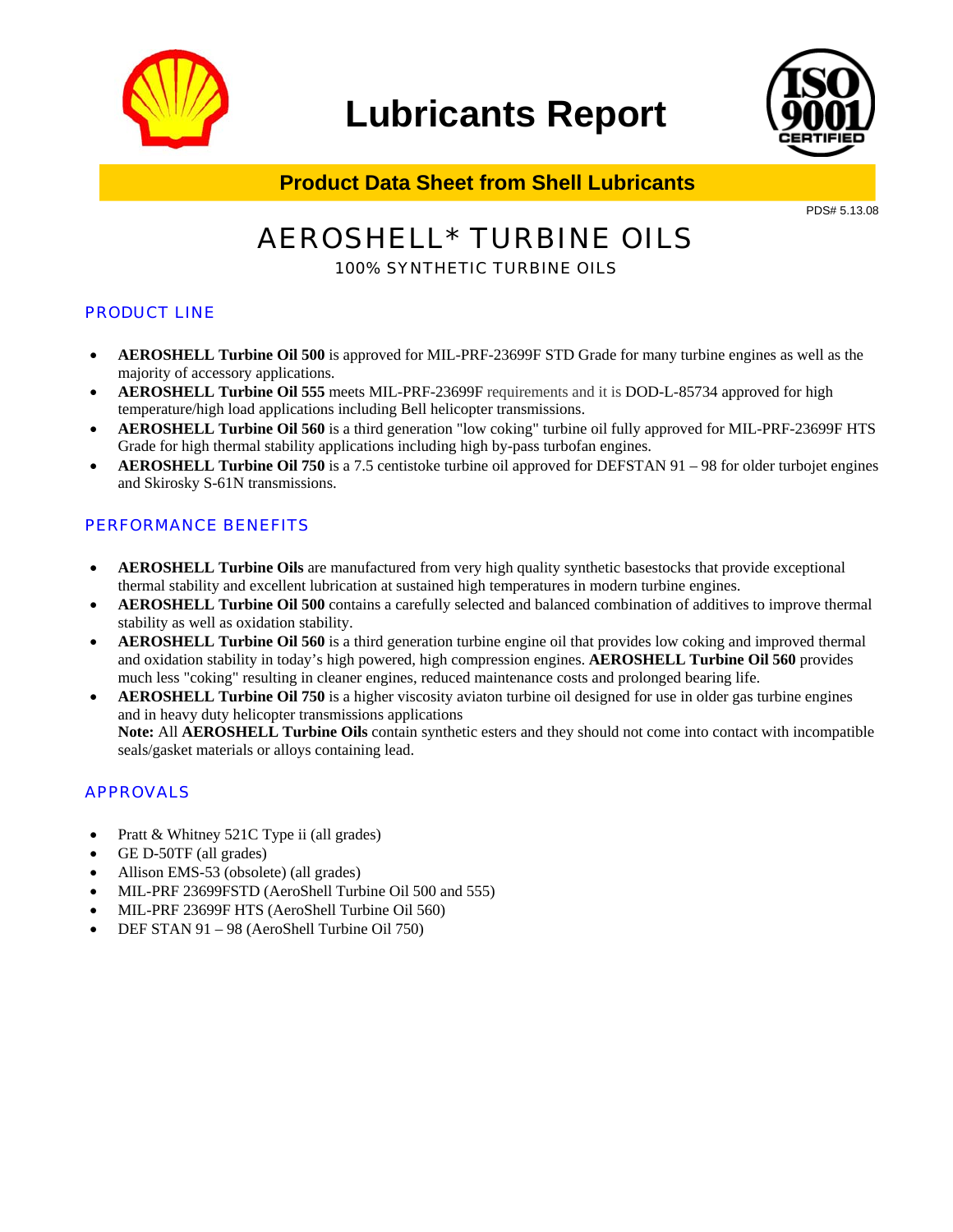#### EQUIPMENT MANUFACTURER'S APPROVALS

| <b>MANUFACTURER</b>                             | AEROSHELL TURBINE<br><b>OIL 500</b>                                                                                                    | AEROSHELL TURBINE<br><b>OIL 555</b>                                            | <b>AEROSHELL TURBINE</b><br><b>OIL 560</b>                              | AEROSHELL TURBINE<br><b>OIL 750</b>                 |
|-------------------------------------------------|----------------------------------------------------------------------------------------------------------------------------------------|--------------------------------------------------------------------------------|-------------------------------------------------------------------------|-----------------------------------------------------|
| <b>Allied Signal</b><br>(Garrett)               | TFE 731, TPE 331, GTCP<br>30, 36, 85, 331, 660 & 700<br>series APUs                                                                    | GTCP 30, 36, 85, 331, 660<br>& 700 series APU's                                | TFE 731, TPE 331, & most<br>models of APUs                              | $-1$                                                |
| Allison                                         | C <sub>250</sub> series                                                                                                                |                                                                                | C250 series                                                             | $\overline{a}$                                      |
| <b>CFM</b> International                        |                                                                                                                                        |                                                                                | <b>CFM-56</b>                                                           | --                                                  |
| <b>GE</b>                                       | CF6, CT58, CF700,<br>CJ610, CJ805, CF34, CT7,<br>CT64                                                                                  | CT58, CT64, CF700,<br>CJ610                                                    | CF6 (all models), CJ610,<br><b>CF700</b>                                | $=$                                                 |
| <b>IAE</b>                                      | V2500                                                                                                                                  |                                                                                | V2500                                                                   | $-$                                                 |
| IHI                                             |                                                                                                                                        |                                                                                | <b>FJR 710</b>                                                          | $-1$                                                |
| Motorlet                                        | M601D, E and Z                                                                                                                         | M601D, E and Z                                                                 | M601D, E and Z                                                          | --                                                  |
| Pratt & Whitney                                 | JT3, JT4, JT8, JT9, JT12,<br>PW 4000, PW 2000                                                                                          | JT3, JT4, JT8, JT9, JT12,<br><b>PW 4000</b>                                    | JT3D, JT8D, JT9D                                                        | $\overline{\phantom{m}}$                            |
| Pratt & Whitney<br>Canada                       | JT15, PT6, ST6, PW100,<br><b>PW901 APU</b>                                                                                             | PT6T, PT6A (some<br>models), ST6, PW200                                        | PT6T, PT6A (some models),<br>PW 100, JT15D, PW300<br>series, PW901A APU | PT6 (some models)                                   |
| Rolls-Royce<br>(includes industrial<br>version) | RB211 (all models), Tay,<br>Gnome, Spey, RB183,<br>Adour, M45H, Viper<br>(series MK 301, 521, 522,<br>526, 535, 540, 601, 623,<br>632) | RB211 (all models),<br>Adour, Gem Gnome,<br>M45H, Olympus 593,<br><b>RB199</b> | RB211 (all models), Spey,<br>Tay, RB 183                                | Dart, Tyne, Gnome,<br>Pegasus                       |
| Avco Lycoming                                   | LTS 101, LTP 101, T53,<br>T 55, AL5512                                                                                                 |                                                                                | LTS 101, LTP 101                                                        | --                                                  |
| Turbomeca                                       | Artouste, Larzac, Makila,<br>Arriel                                                                                                    | Makila                                                                         | Arriel, Makila, RTM 322,<br>TM 319, TM 333, TP 319                      | Astazov, Bestan, Turmo,<br>Artouste, Arriel, Makila |
| Eurocopter<br>Transmissions                     |                                                                                                                                        | Super Puma                                                                     |                                                                         |                                                     |
| Agusta<br>Transmissions                         |                                                                                                                                        | A109 and A129                                                                  |                                                                         | --                                                  |
| <b>Bell Helicopter</b><br>Textron               |                                                                                                                                        | All transmissions                                                              |                                                                         | $\overline{\phantom{m}}$                            |
| <b>Boeing Vertol</b>                            |                                                                                                                                        | Chinook                                                                        |                                                                         |                                                     |
| McDonnell Douglas                               |                                                                                                                                        | All Transmissions                                                              |                                                                         | --                                                  |
| <b>MBB</b>                                      |                                                                                                                                        | All transmissions                                                              |                                                                         | $-1$                                                |
| Sikorsky                                        |                                                                                                                                        | $S-61N$                                                                        |                                                                         | S-61N Transmissions<br>(Preferred)                  |
| <b>GE</b> Industrial                            | LM series                                                                                                                              |                                                                                | <b>LM</b> Series                                                        |                                                     |
| Solar                                           | Saturn, Centaur, Merc                                                                                                                  |                                                                                |                                                                         | $- -$                                               |
| Turbo Power<br>Marine CPIW                      | GG3/FT3, GG4/FT4,<br>gg12/FT12                                                                                                         |                                                                                | FT8/GG8                                                                 | --                                                  |
| Allison                                         | 501K, 570K                                                                                                                             |                                                                                |                                                                         | $--$                                                |